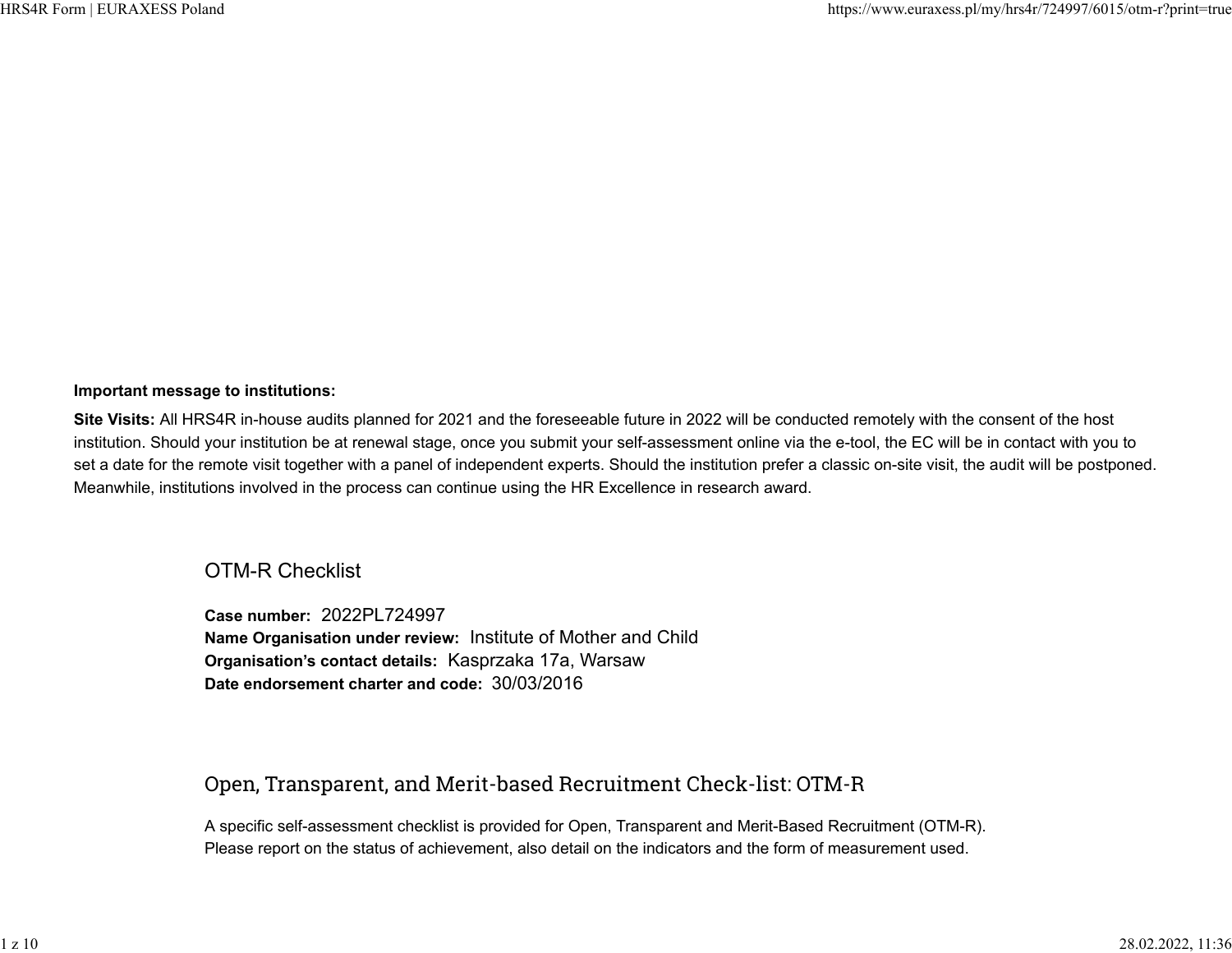- The "Open", "Transparent" and "Merit-based" checkboxes are indicative of the type of policies and practices the questions refer to, as detailed in the C&C. They are pre-set in the HRS4R E-tool and cannot be changed. No action is needed from institutions in their respect.
- The difference between "+/- Yes substantially" and "-/+ Yes partially" ratings is that in the first case the volume of the remaining work to be done until completion is little as compared to the effort that has been put so far in that direction, whereas for "-/+ Yes partially", the remaining work is either the same in volume or more than what has been achieved.
- For the "Suggested indicators" column, whenever the user hovers the mouse in the row dedicated to each question, a small text box will pop up, indicating options of potential indicators to use. However, each institution should identify own measurements of the effectiveness of its OTM-R policy which should be further reviewed and adapted.

|                                                                                                                        | Open | <b>Transparent</b> | <b>Meritbased</b> | <b>Answer:</b>    | <b>Suggested indicators</b><br>(or form of<br>measurement)             |
|------------------------------------------------------------------------------------------------------------------------|------|--------------------|-------------------|-------------------|------------------------------------------------------------------------|
| OTM-R system                                                                                                           |      |                    |                   |                   |                                                                        |
| Have we<br>published a<br>version of our<br>OTM-R policy<br>online (in the<br>national<br>language and in<br>English)? | X    | x                  | X                 | ++ Yes completely | https://imid.med.pl<br>/en/about-us/logo-hr-<br>excellence-in-research |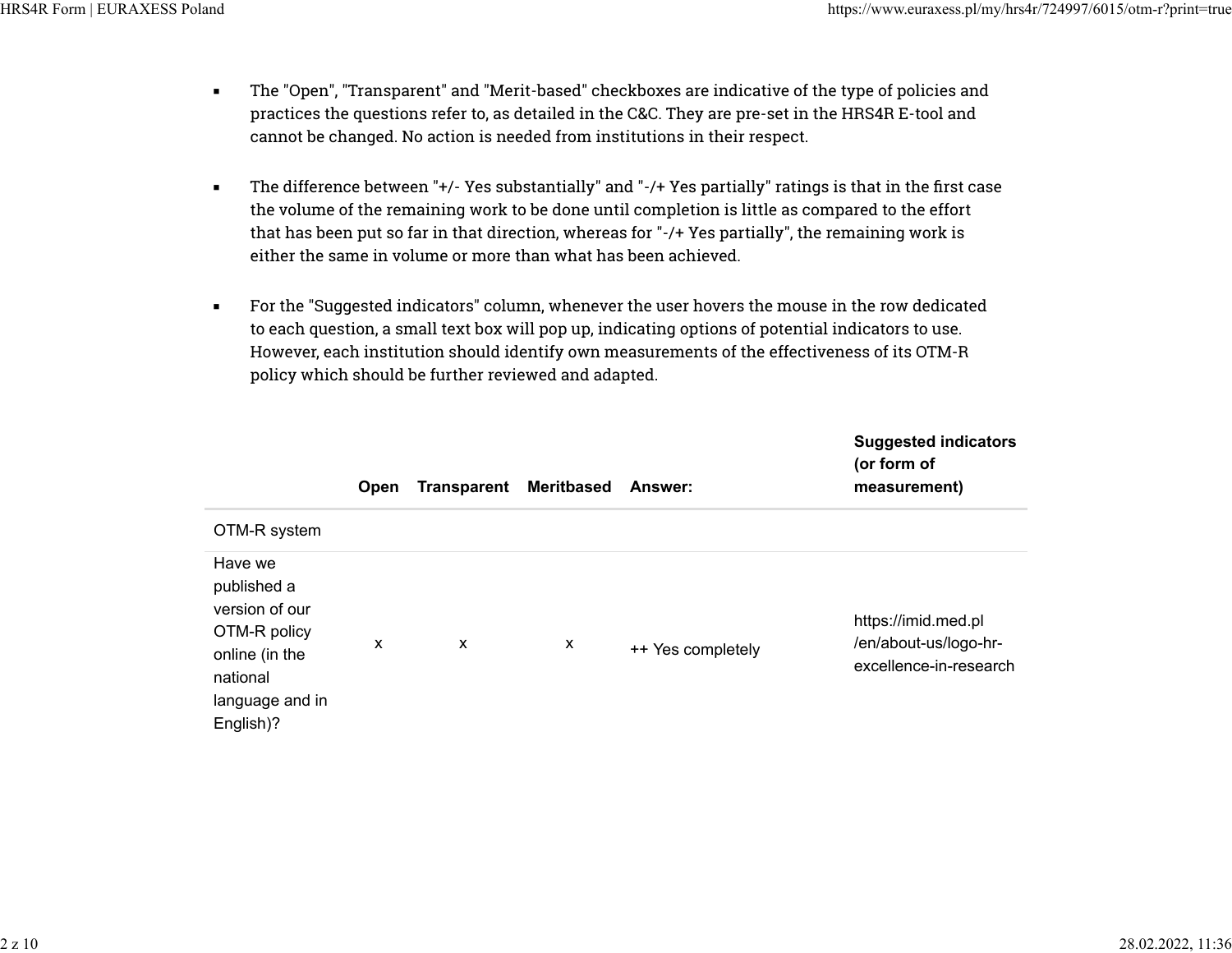|                                                                                                                                | Open | <b>Transparent</b> | <b>Meritbased</b> | Answer:           | <b>Suggested indicators</b><br>(or form of<br>measurement)                                                                                                                                                                                                                                                                                                                            |
|--------------------------------------------------------------------------------------------------------------------------------|------|--------------------|-------------------|-------------------|---------------------------------------------------------------------------------------------------------------------------------------------------------------------------------------------------------------------------------------------------------------------------------------------------------------------------------------------------------------------------------------|
| Do we have an<br>internal guide<br>setting out clear<br>OTM-R<br>procedures and<br>practices for all<br>types of<br>positions? | X    | X                  | x                 | ++ Yes completely | Introduction of a an<br>internal guide setting<br>out clear OTM-R<br>procedures and<br>practices for all types<br>of position (Director's<br>order no. 37/2021) -<br>see the attached<br>document 'Internal<br>OTMR guide'                                                                                                                                                            |
| Is everyone<br>involved in the<br>process<br>sufficiently<br>trained in the<br>area of OTM-R?                                  | X    | $\mathsf{x}$       | x                 | ++ Yes completely | Number of meetings<br>for members of<br>competition committee<br>during which HR<br><b>Department Manager</b><br>reminds the rules of<br>carrying out the<br>competition for a<br>researcher position<br>(these rules are in<br>accordance with<br>OTM-R Policy) versus<br>number of<br>competitions. Since<br>the beginniing of 2020<br>there were 2 meetings<br>and 2 competitions. |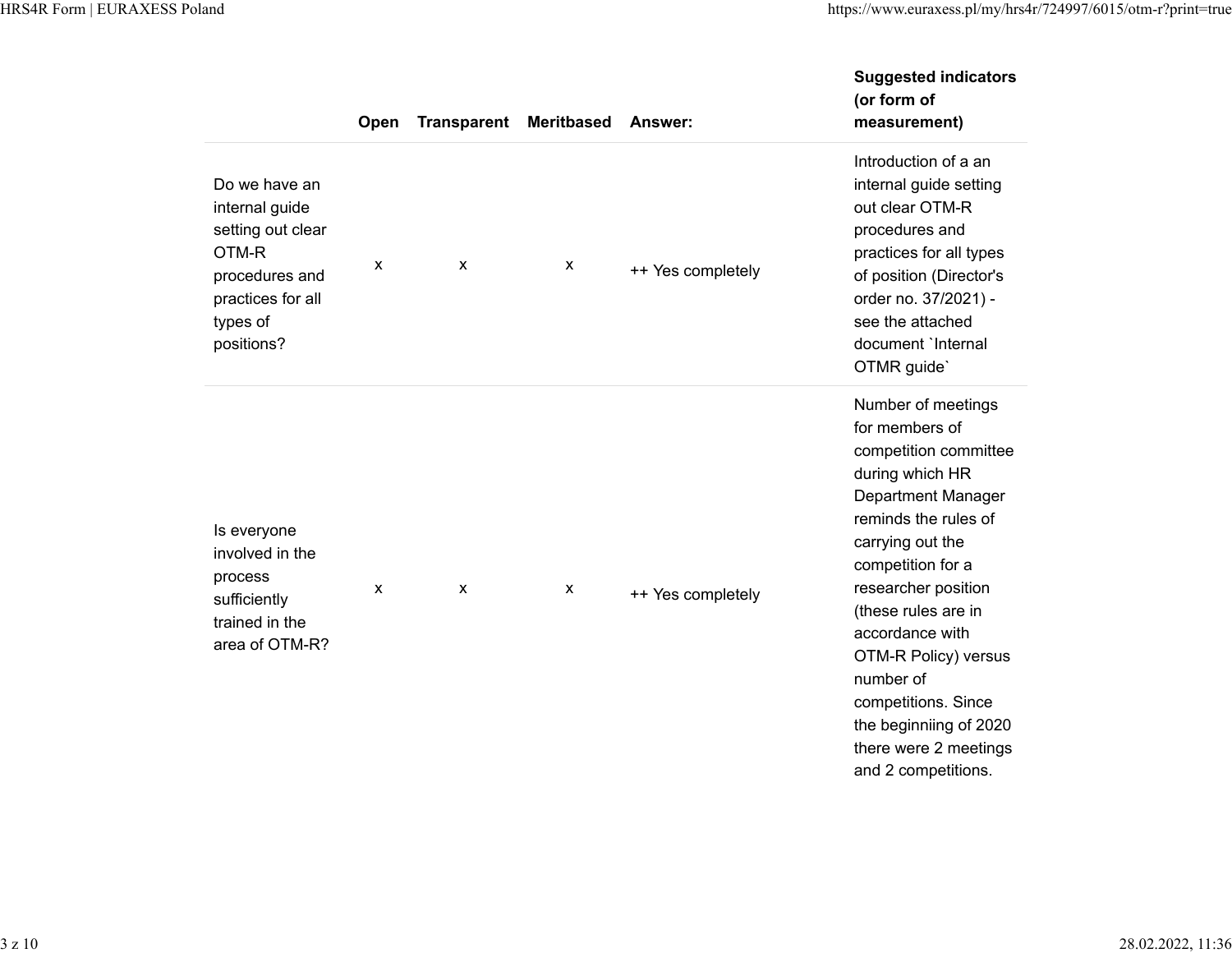|                                                                                      | Open | <b>Transparent</b> | <b>Meritbased</b>         | Answer:           | <b>Suggested indicators</b><br>(or form of<br>measurement)                                                                                                                                                                                      |
|--------------------------------------------------------------------------------------|------|--------------------|---------------------------|-------------------|-------------------------------------------------------------------------------------------------------------------------------------------------------------------------------------------------------------------------------------------------|
| Do we make<br>(sufficient) use of<br>e-recruitment<br>tools?                         | X    | X                  |                           | ++ Yes completely | Yes, we publish each<br>advertisement for a<br>researcher position on<br>our website and in<br>Euraxess, as well as<br>on the Public<br><b>Information Bulletin</b><br>(PIB) website of the<br>relevant Minister<br>Responsible for<br>Science. |
| Do we have a<br>quality control<br>system for<br>OTM-R in place?                     | X    | X                  | X                         | ++ Yes completely | Introduction of a<br>quality control system<br>to monitor to what<br>extent the OTM-R<br>system is being<br>implemented<br>(Director's order no.<br>44/2021), see the<br>attached document.                                                     |
| Does our current<br>OTM-R policy<br>encourage<br>external<br>candidates to<br>apply? | X    | X                  | $\boldsymbol{\mathsf{x}}$ | ++ Yes completely | Yes, we publish each<br>advertisement for a<br>researcher position in<br>Euraxess, as well as<br>on the Public<br><b>Information Bulletin</b><br>(PIB) website of the<br>relevant Minister<br>Responsible for<br>Science.                       |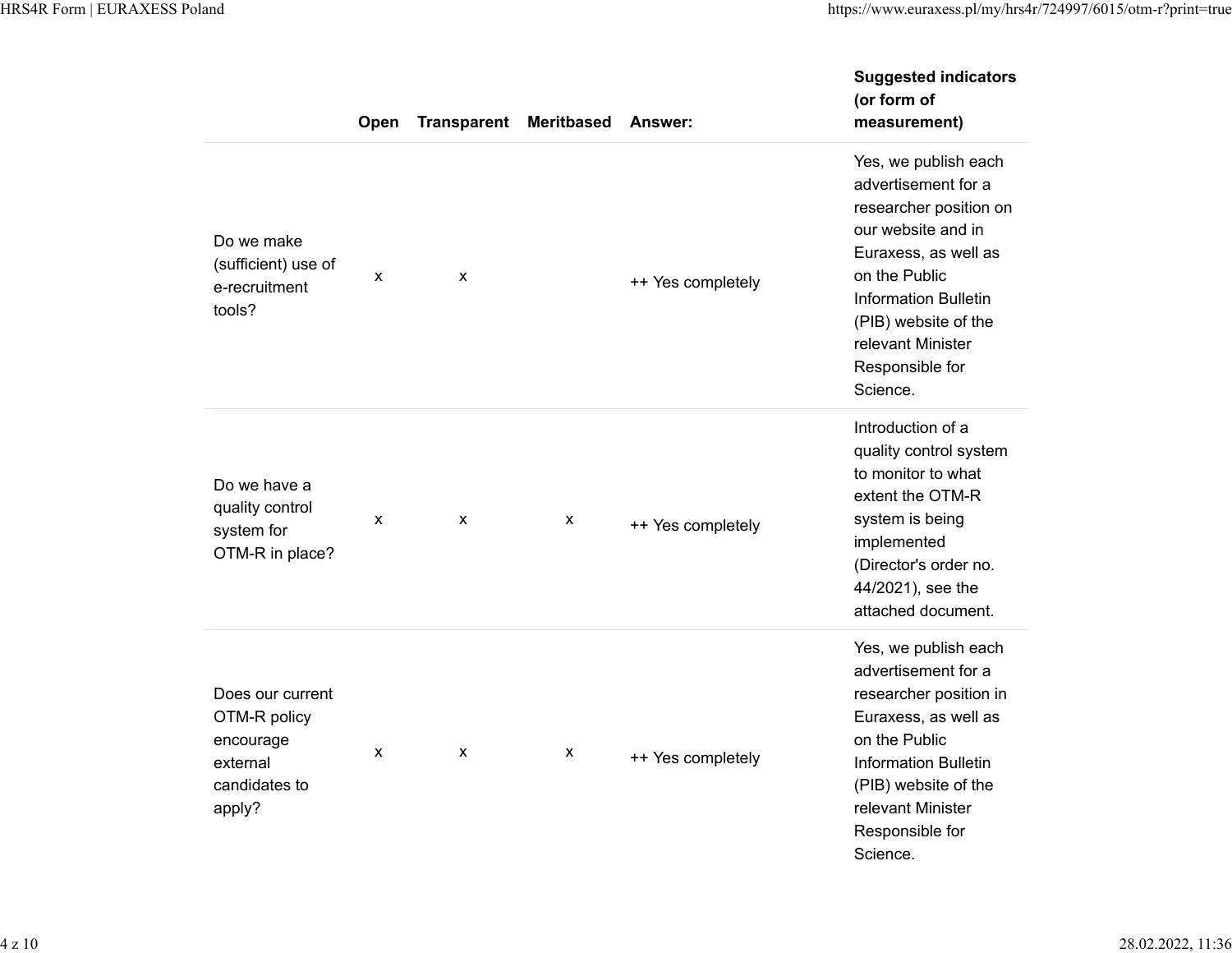|                                                                                                                               | Open | <b>Transparent</b> | <b>Meritbased</b> | <b>Answer:</b>        | <b>Suggested indicators</b><br>(or form of<br>measurement)                                                                                                                     |
|-------------------------------------------------------------------------------------------------------------------------------|------|--------------------|-------------------|-----------------------|--------------------------------------------------------------------------------------------------------------------------------------------------------------------------------|
| Is our current<br>OTM-R policy in<br>line with policies<br>to attract<br>researchers from<br>abroad?                          | X    | X                  | X                 | +/- Yes substantially | Each advertisement is<br>available in Euraxess<br>in English.                                                                                                                  |
| Is our current<br>OTM-R policy in<br>line with policies<br>to attract<br>underrepresented<br>groups?                          | X    | X                  | X                 | +/- Yes substantially | Trend in the share of<br>applicants among<br>underrepresented<br>groups - during the last<br>three years, only<br>women applied for<br>research positions in<br>our Institute. |
| Is our current<br>OTM-R policy in<br>line with policies<br>to provide<br>attractive working<br>conditions for<br>researchers? | X    | X                  | X                 | +/- Yes substantially | Trend in the share of<br>applicants who still<br>work in our institution -<br>since 2018 we carried<br>out 4 competitions and<br>3 researchers still work<br>in IMC.           |
| Do we have<br>means to monitor<br>whether the most<br>suitable<br>researchers<br>apply?                                       |      |                    |                   | +/- Yes substantially | After a year we<br>analyze results of<br>newly hired<br>researchers' results of<br>research activity.                                                                          |

Advertising and application phase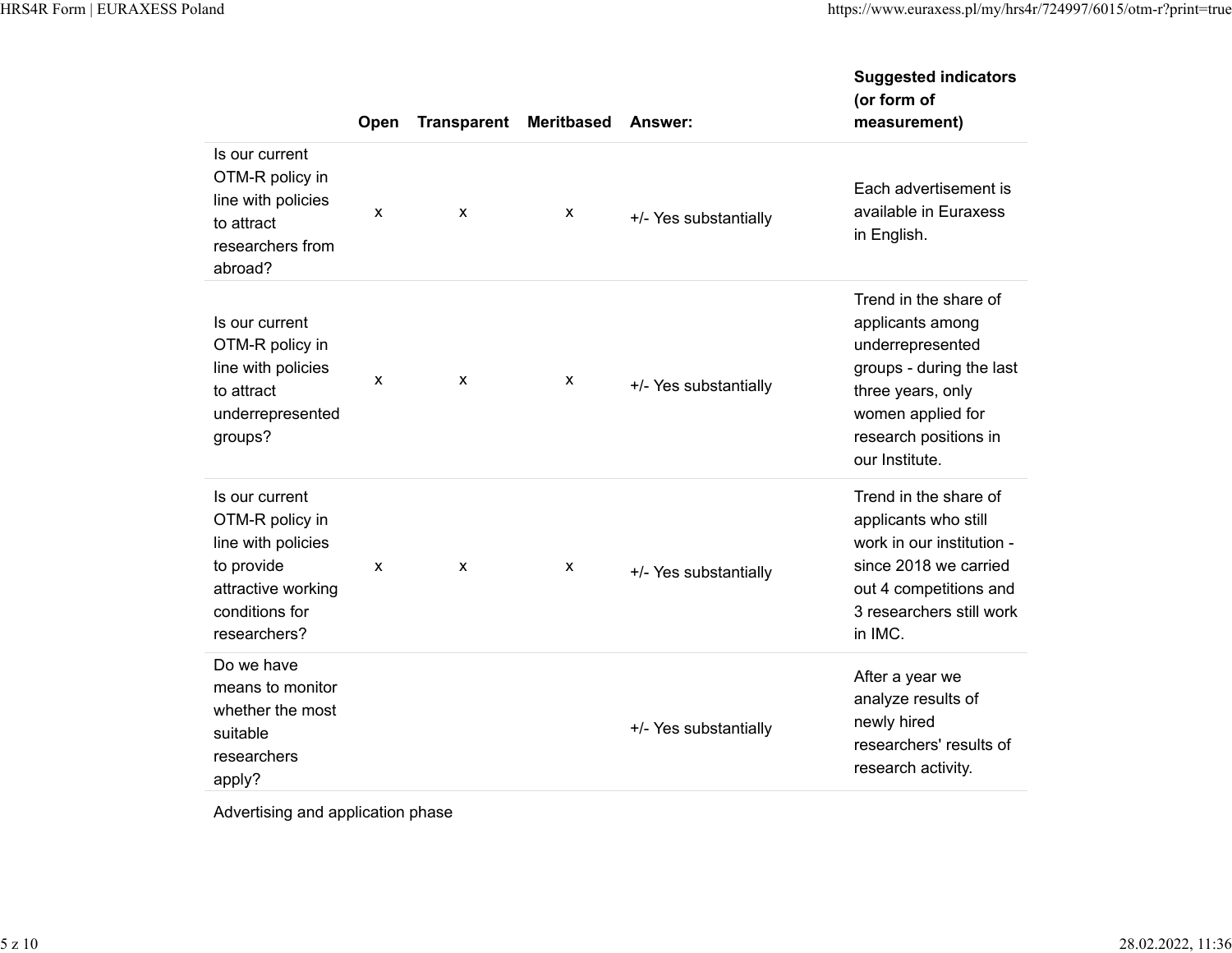|                                                                                                                                                      | Open         | <b>Transparent</b>        | <b>Meritbased</b> | Answer:               | <b>Suggested indicators</b><br>(or form of<br>measurement)                                                                                                                                                                      |
|------------------------------------------------------------------------------------------------------------------------------------------------------|--------------|---------------------------|-------------------|-----------------------|---------------------------------------------------------------------------------------------------------------------------------------------------------------------------------------------------------------------------------|
| Do we have clear<br>guidelines or<br>templates (e.g.,<br>EURAXESS) for<br>advertising<br>positions?                                                  | $\mathsf{x}$ | X                         |                   | ++ Yes completely     | See the attached<br>document:<br>`Recommendations for<br>an advertisement for<br>the position of a<br>researcher'.                                                                                                              |
| Do we include in<br>the job<br>advertisement<br>references/links<br>to all the<br>elements<br>foreseen in the<br>relevant section<br>of the toolkit? | $\mathsf{x}$ | X                         |                   | ++ Yes completely     | Our quality control<br>system to monitor to<br>what extent the<br>OTM-R system is<br>being implemented<br>allows to check<br>effectively whether an<br>advertisement<br>complies with the rules<br>included in the<br>document. |
| Do we make full<br>use of<br><b>EURAXESS to</b><br>ensure our<br>research<br>vacancies reach<br>a wider<br>audience?                                 | $\mathsf{x}$ | $\boldsymbol{\mathsf{x}}$ |                   | +/- Yes substantially | We plan to promote<br>IMC stronger: when<br>inserting an ad for the<br>next time we will check<br>whether we use all<br>available options of<br><b>Euraxess</b>                                                                 |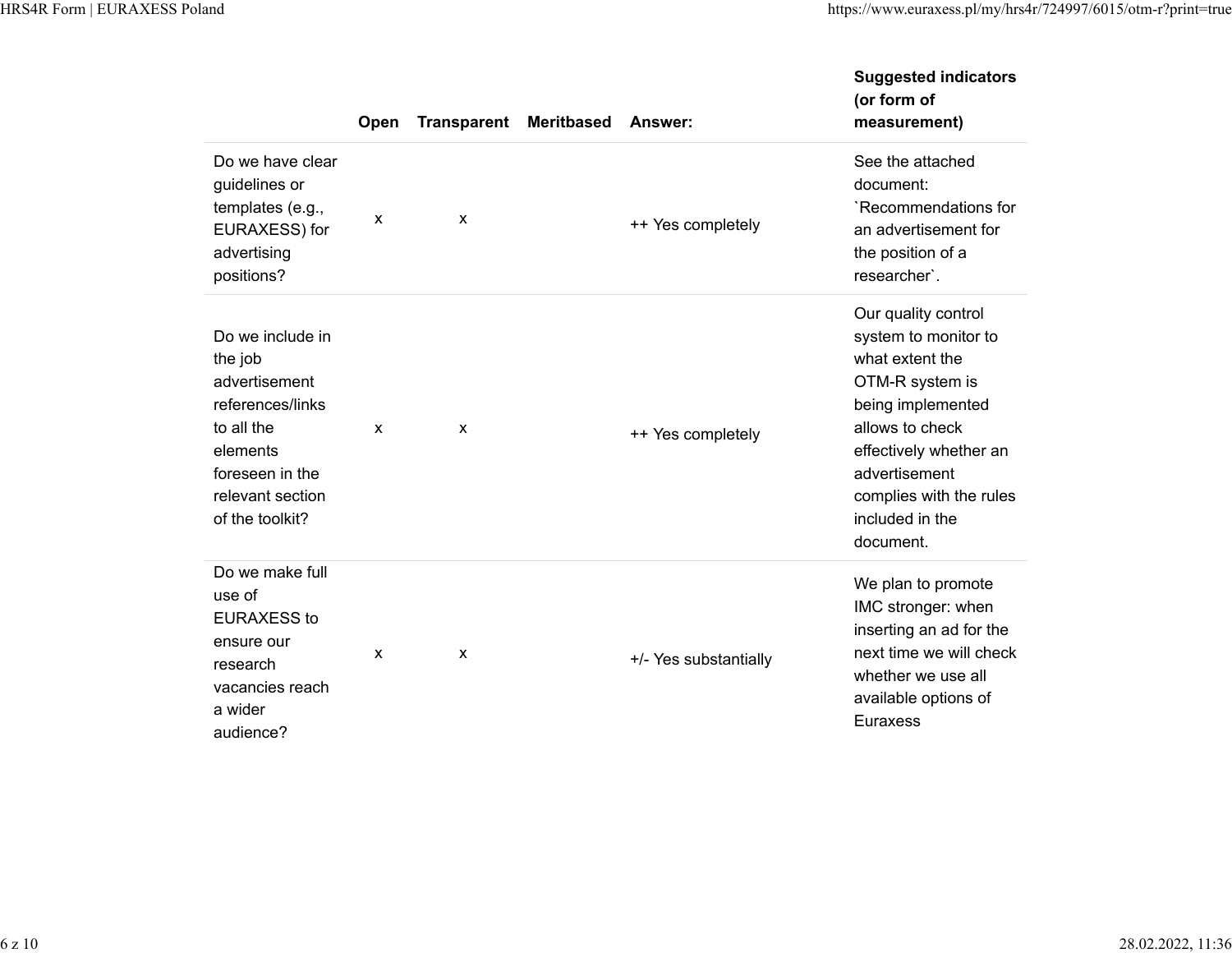|                                                                                       | Open | <b>Transparent</b> | <b>Meritbased</b> | Answer:           | <b>Suggested indicators</b><br>(or form of<br>measurement)                                                                                                                                                                                 |
|---------------------------------------------------------------------------------------|------|--------------------|-------------------|-------------------|--------------------------------------------------------------------------------------------------------------------------------------------------------------------------------------------------------------------------------------------|
| Do we make use<br>of other job<br>advertising tools?                                  | X    | X                  |                   | -/+ Yes partially | We believe it is<br>enough to present an<br>advertisement in tthree<br>places mentioned<br>above. It naver<br>happened that no<br>candidate applied for a<br>vacancy                                                                       |
| Do we keep the<br>administrative<br>burden to a<br>minimum for the<br>candidate?      | X    |                    |                   | -/+ Yes partially | Candidates are<br>obliged to bring copies<br>of documents, but no<br>candidate has<br>expressed a wish to<br>send it in an electronic<br>form, so we do not<br>think it is needed.                                                         |
| Selection and evaluation phase                                                        |      |                    |                   |                   |                                                                                                                                                                                                                                            |
| Do we have clear<br>rules governing<br>the appointment<br>of selection<br>committees? |      | X                  | x                 | ++ Yes completely | The document 'The<br>rules of procedure of<br>the commission<br>appointed to conduct a<br>competition for a<br>scientific position at<br>the Institute of Mother<br>and Child' (introduced<br>by the Director's<br>directive no. 45/2011). |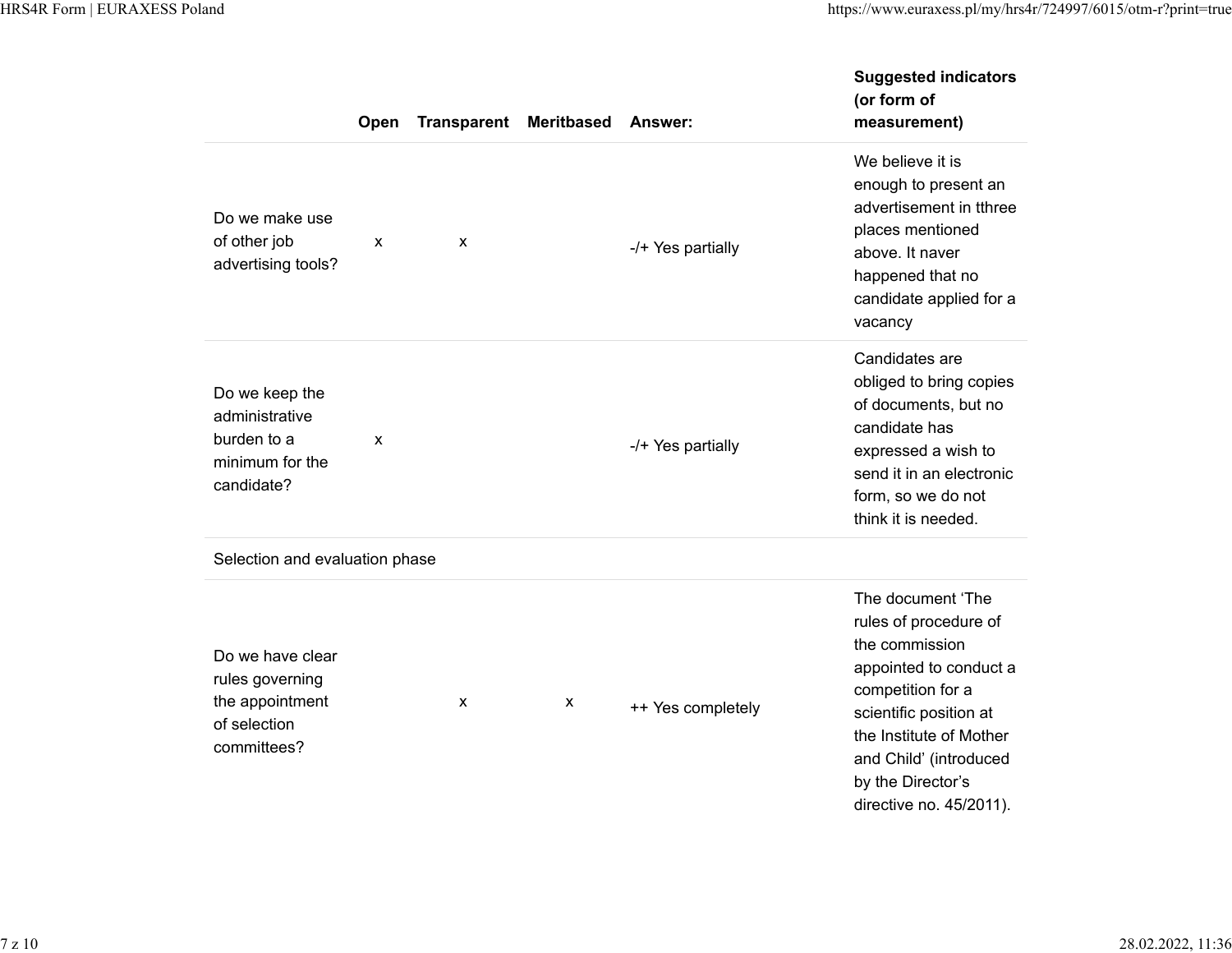|                                                                                        | <b>Open</b> | <b>Transparent Meritbased</b> |   | Answer:           | <b>Suggested indicators</b><br>(or form of<br>measurement)                                                                                                                                                                                                                                                                                               |
|----------------------------------------------------------------------------------------|-------------|-------------------------------|---|-------------------|----------------------------------------------------------------------------------------------------------------------------------------------------------------------------------------------------------------------------------------------------------------------------------------------------------------------------------------------------------|
| Do we have clear<br>rules concerning<br>the composition<br>of selection<br>committees? |             | $\boldsymbol{\mathsf{x}}$     | X | ++ Yes completely | It is the decision of the<br>Director. The Director<br>takes into account the<br>needs of the Institute<br>in case of a given<br>position. It is<br>important, that<br>members of a<br>committee should<br>have professional<br>experience and<br>scientific<br>achievements, they<br>are often unit<br>managers and<br>researchers in the<br>same time. |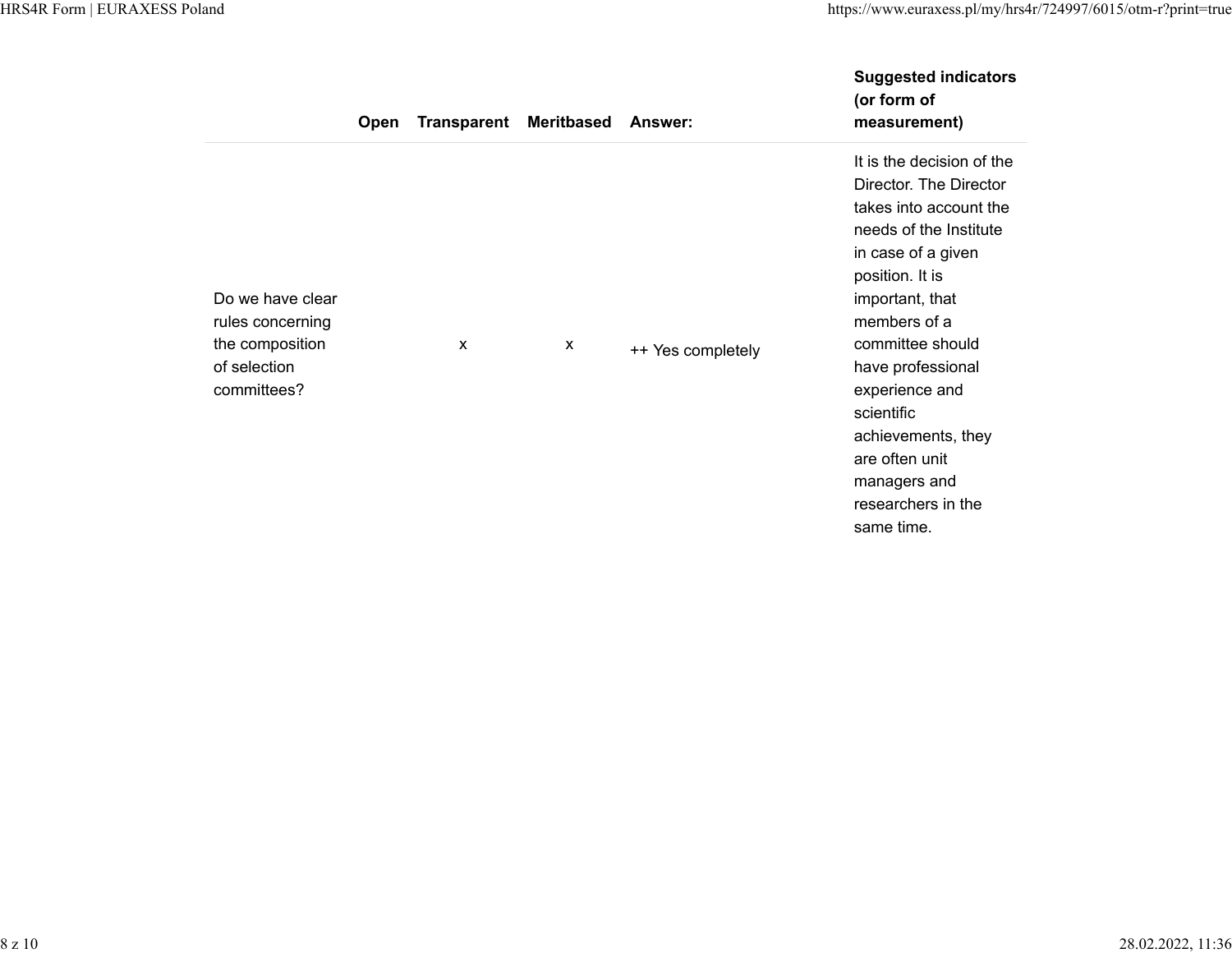|                                                                                                                                                                       | Open | <b>Transparent</b> | <b>Meritbased</b> | Answer:           | <b>Suggested indicators</b><br>(or form of<br>measurement)                                                                                                                                                                                                                                                                               |
|-----------------------------------------------------------------------------------------------------------------------------------------------------------------------|------|--------------------|-------------------|-------------------|------------------------------------------------------------------------------------------------------------------------------------------------------------------------------------------------------------------------------------------------------------------------------------------------------------------------------------------|
| Are the<br>committees<br>sufficiently<br>gender-<br>balanced?                                                                                                         |      | X                  | X                 | -/+ Yes partially | It is very difficult to<br>achieve the gender<br>balance, because a<br>vast majority of<br>research employees<br>are women. Generally,<br>paediatrics is<br>feminized in Poland.<br>We believe it is more<br>important, that<br>members of a<br>committee are experts<br>in a given area, than<br>that the gender<br>balance is assured. |
| Do we have clear<br>guidelines for<br>selection<br>committees<br>which help to<br>judge 'merit' in a<br>way that leads to<br>the best<br>candidate being<br>selected? |      |                    | X                 | ++ Yes completely | The document 'The<br>rules of procedure of<br>the commission<br>appointed to conduct a<br>competition for a<br>scientific position at<br>the Institute of Mother<br>and Child' (introduced<br>by the Director's<br>directive no. 45/2011),                                                                                               |

Appointment phase